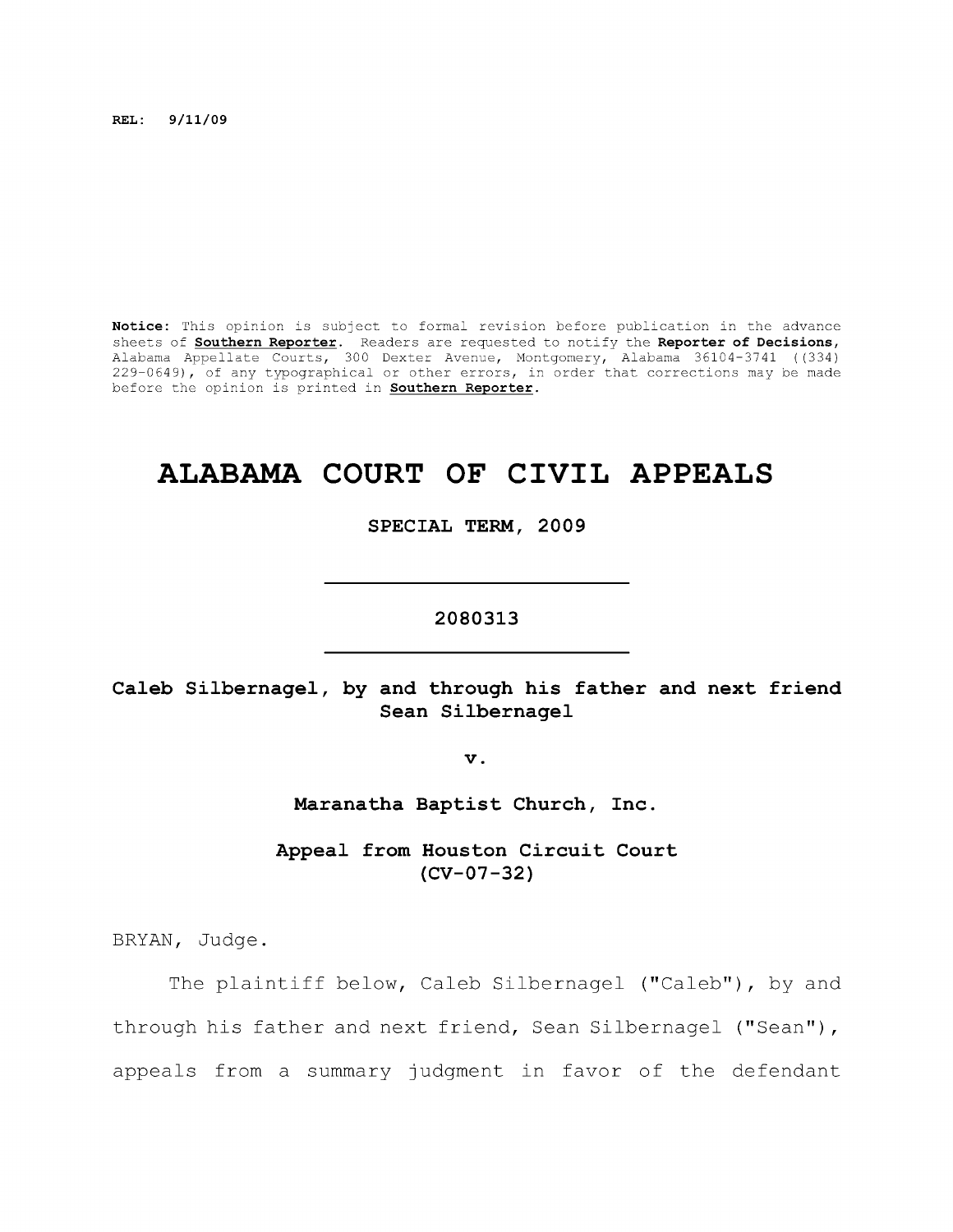below, Maranatha Baptist Church, Inc. ("Maranatha"). We affirm.

Sean, as Caleb's father and next friend, sued Maranatha, alleging that, on August 31, 2005, when Caleb was approximately three months old, the employees of the day-care facility operated by Maranatha negligently or wantonly caused a spiral fracture of the femur bone in Caleb's right leg. Answering, Maranatha denied liability.

Subsequently, Maranatha moved for a summary judgment on the grounds (1) that Sean could not prove that Maranatha's employees breached a duty of care or that such a breach proximately caused Caleb's fractured femur, two of the essential elements of the negligence claim, and (2) that Sean could not prove that Maranatha's employees consciously and intentionally did some wrongful act or omitted some known duty or that such act or omission proximately caused Caleb's fractured femur, two essential elements of the wantonness claim. $^1$  In support of its summary-judgment motion, Maranatha

 $1$ In <u>Martin v. Arnold</u>, 643 So. 2d 564 (Ala. 1994), the Alabama Supreme Court stated:

<sup>&</sup>quot;To establish negligence, the plaintiff must prove: (1) a duty to a foreseeable plaintiff; (2) a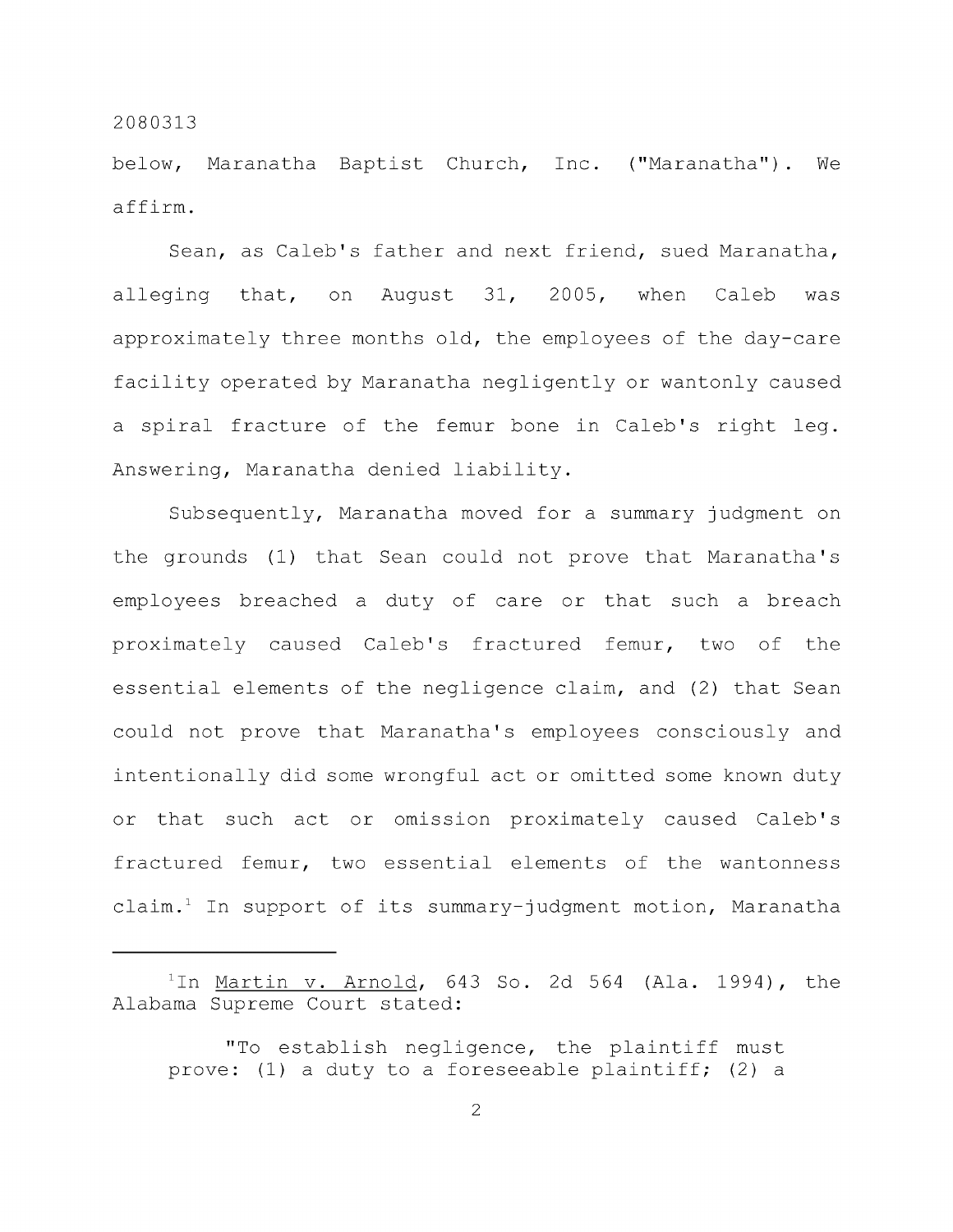submitted, among other things, the deposition testimony of Courtney Roberts, the Maranatha employee who had been primarily responsible for caring for Caleb on August 31, 2005; the deposition testimony of Dr. Michael Jeffery Ramsey, the pediatrician who had examined Caleb immediately after he was allegedly injured on August 31, 2005; and Dr. James Brett Simpson, the orthopaedic surgeon who had treated Caleb's fractured femur.

Roberts testified as follows. When Roberts arrived at Maranatha on the morning of August 31, 2005, Christy Proctor Brinson, another Maranatha employee, was taking care of Caleb. Caleb was "a little fussy," and Proctor told Roberts that Caleb's mother had said that Caleb was "fussy" when she had dropped him off at Maranatha that morning. Roberts gave Caleb

643 So. 2d at 567.

breach of that duty; (3) proximate causation; and (4) damage or injury. Albert v. Hsu, 602 So. 2d 895, 897 (Ala. 1992) . To establish wantonness, the plaintiff must prove that the defendant, with reckless indifference to the consequences, consciously and intentionally did some wrongful act or omitted some known duty. To be actionable, that act or omission must proximately cause the injury of which the plaintiff complains. Smith v. Davis, 599 So. 2d 586 (Ala. 1992) ."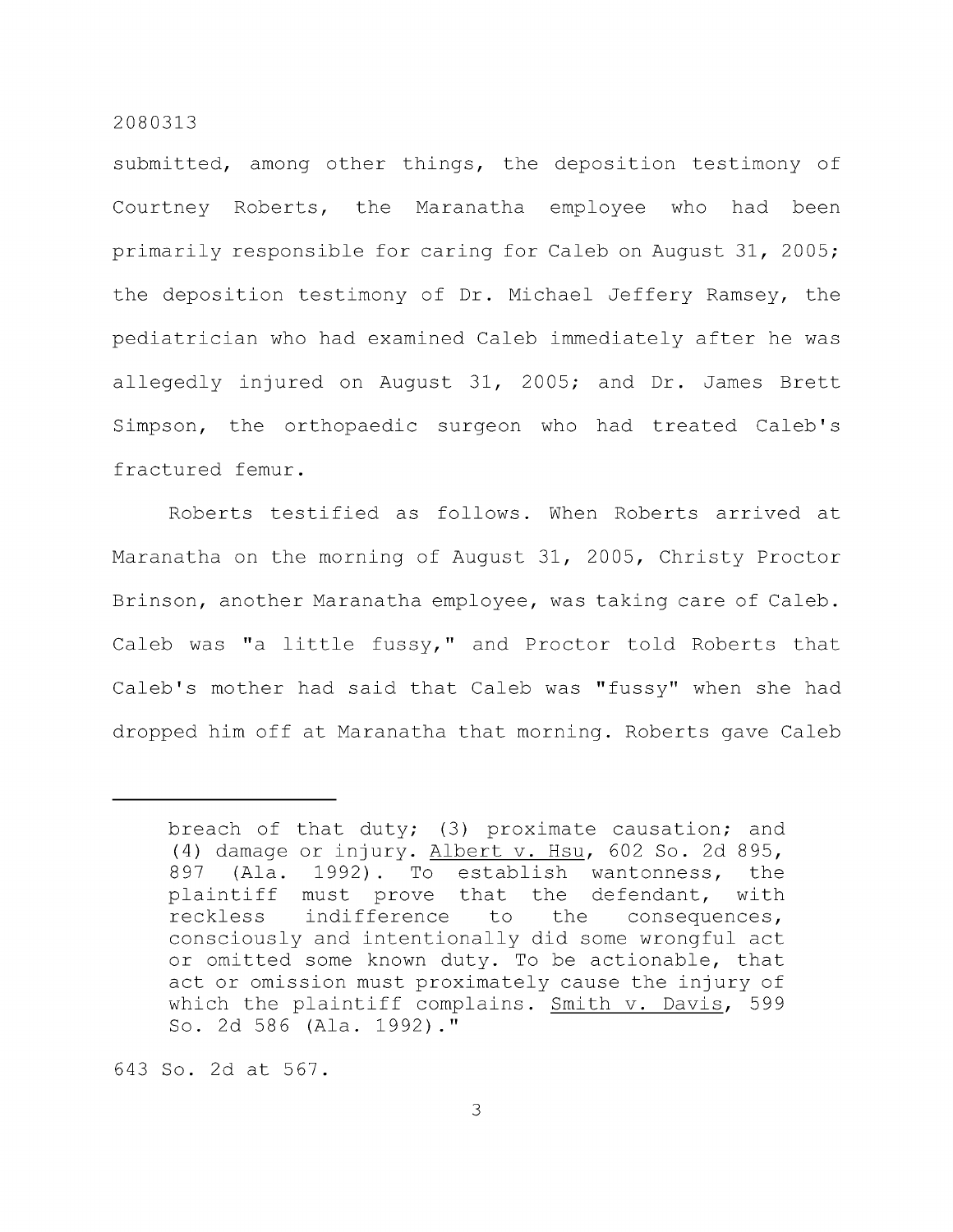a bottle of milk, but he continued fussing. She then laid Caleb in a bed so that she could tend to the other six children in her care that morning, but Caleb began crying. She picked Caleb up and held him and then placed him in a swing so that she could tend to the other six children. Caleb fell asleep in the swing but soon woke up crying. When Caleb woke up crying in the swing, she lifted him out of the swing and discovered that his right leg was behind his left leg. After taking Caleb out of the swing, Roberts sat and rocked Caleb. Caleb was fine as long as she sat and rocked him, but he would become upset if she left him to check on the other children. Roberts thought that Caleb was sick, so she called for one of the other Maranatha employees to help her. A Maranatha employee named Tina came and held Caleb, but he did not stop crying, so Tina gave Caleb back to Roberts and went and got Tracy Taylor, an administrative employee at Maranatha, who contacted Caleb's mother. Amber Silbernagel ("Amber"). Amber told Taylor that Caleb had an ear infection and that she should give Caleb Tylenol, a nonprescription pain reliever, and call back if Caleb was not better in an hour. Taylor gave Caleb Tylenol, but he did not improve. Caleb's mother came and

 $\overline{4}$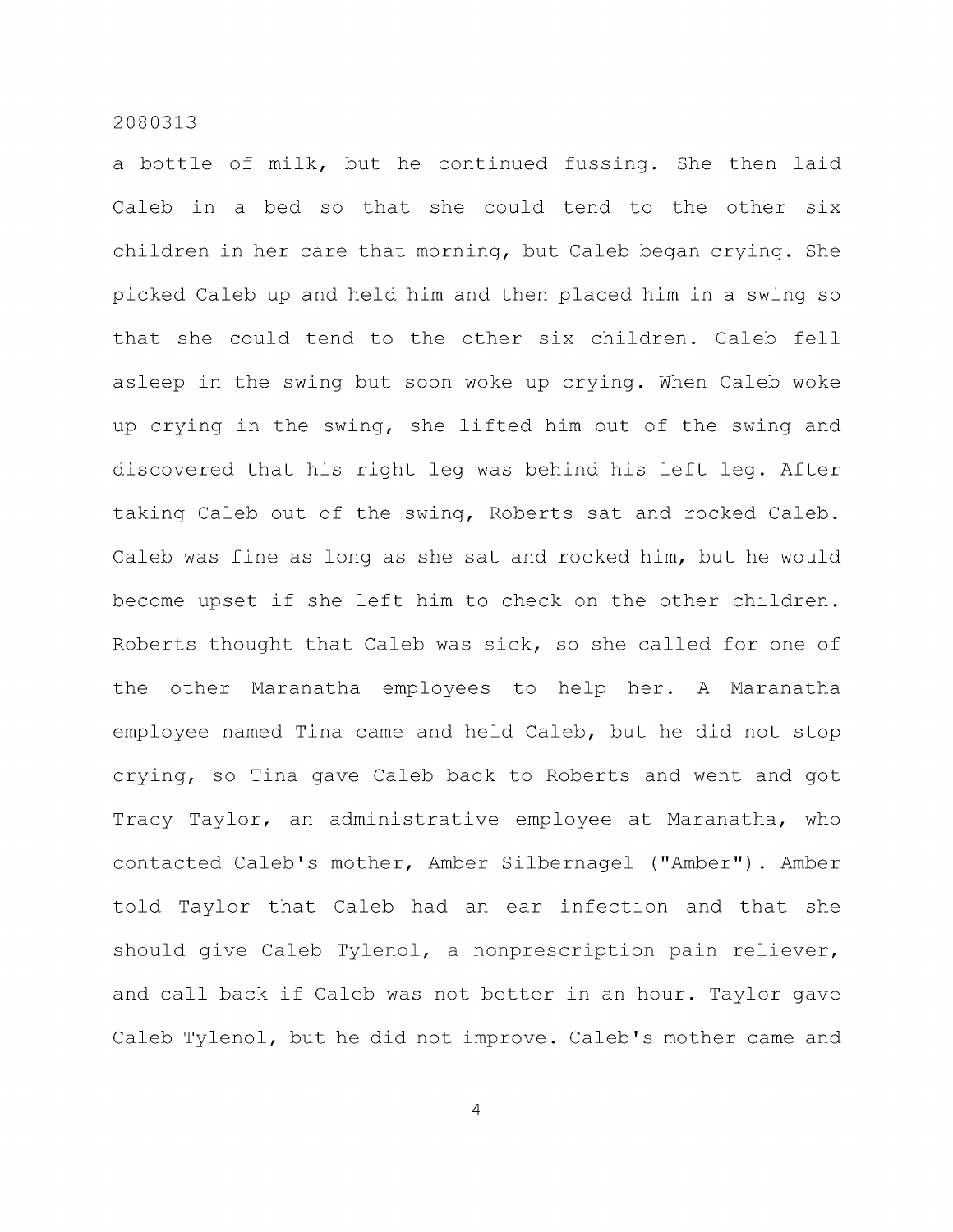got Caleb and took him to his pediatrician.

Dr. Ramsey testified as follows. Caleb's parents brought Caleb to see Dr. Ramsey on August 31, 2005. Dr. Ramsey examined Caleb and ordered X-rays, which showed a fracture of Caleb's right femur. Dr. Ramsey referred Caleb to Southern Bone & Joint Specialists, P.C., a group of physicians who specialize in orthopaedics, for treatment. Dr. Ramsey could not determine with a reasonable degree of medical certainty what had caused the fracture of Caleb's femur or when the fracture had occurred.

Dr. Simpson testified that he had treated Caleb's fracture by placing him in a spica cast. With regard to the cause of the fracture of Caleb's femur. Dr. Simpson testified as follows:

"Q. All right. You spoke briefly on the elasticity of this bone in a child in this age. Is there any way that you can describe what type of force it would take to break a bone, the femur bone, in a three-month old? Anything --

"A. It would have to be a traumatic injury, such as a twisting injury to the leg where a child is picked up and twisted, or I've seen them when parents or grandparents are carrying the child and fall on top of the child. Or if an older sibling falls on top of the leg, I've seen that. Or if the child is dropped.

"Q. Right. It would have to be some kind of force?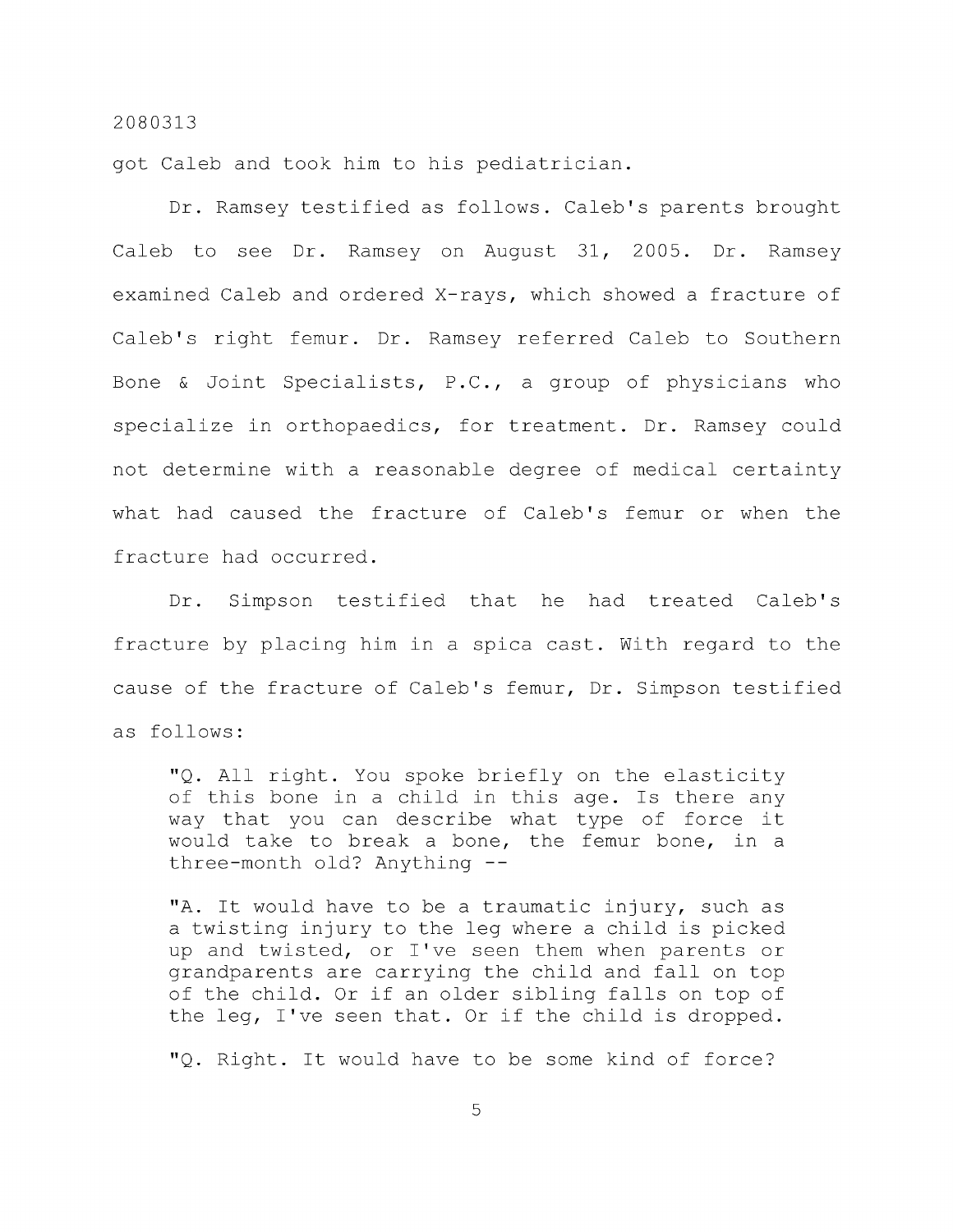"A. It has to be a force obviously, because this child can't  $-$  he was laying on his back, so he can't generate the force to fracture his femur. Some outside force has to do it.

"Q. Have you ever cared for a child that had his leg broken after he had been put in a swing, that you can recall?

"A. After he was put into a swing and the swing - what happened to the swing?

"Q. As in the child's leg gets bent up behind him in some fashion.

"A. I would assume that that would be unusual for that history, I mean, it's a traumatic injury to break a femur, even in a three-month-old.

"Q. Well. In this case, there is -- we feel that this child was put into a swing at this day care with such force that it broke his leg. And we've had someone actually testify that the leg was bent back under the child. In that scenario, would it be possible for that bone to be broken?

"A. I would find it unlikely. I mean,  $I$  -- it needs to be a traumatic force. If you're just trying to sit -- the child's joints are very elastic, you know, and you can bring their heels up over their head and you can get their legs extended to flex. It would seem to me it would be a force where something came down on top of that leg.

"Q. Right.

"A. Plus all the -- this child was three months old, so it had to be a swing that  $-$  actually one of those recumbent-type swings, you know, that you don't sit them in and the swing starts, you have to hold the child -- he has to be able to sit to ride those bigger, older child swings.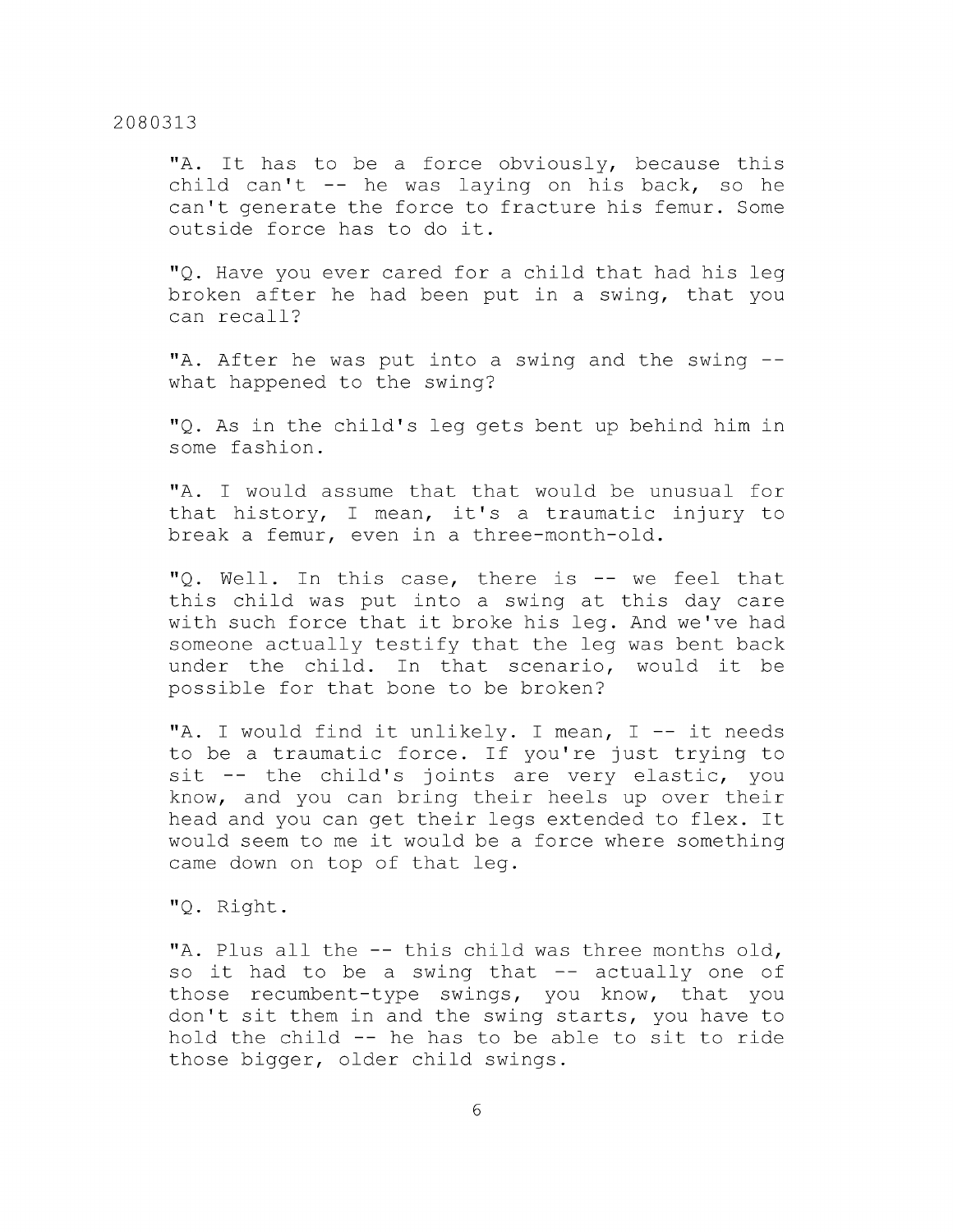$\mathbf{u}$  . . . .

"Q. Dr. Simpson, I believe your testimony has been that it's unlikely, in your medical opinion, that placing this child into a swing at this age at the day care would cause a fracture to the femur; is that correct?

"A. Right.

 $\mathbf{u}$ , ...

"Q. If the person that was putting that child in the swing was agitated because there were multiple children in the room, and she, in an anger state, was to slam the child down into that swing, is it possible that the bone could be broken?

"A. Well, if you're slamming some child down, yes. But, I mean, if you're placing them down and their leg is trapped up underneath them, is caught behind them as they're being put down, I don't think you could fracture it."

In opposition to the summary-judgment motion, Sean submitted, among other things, the deposition testimony of Amber; Brinson, the Maranatha employee who had received Caleb from Amber on August 31, 2005, and had taken care of him before Roberts arrived that morning; and Taylor, the Maranatha employee who had contacted Amber. Amber testified that she gave Caleb to Brinson on the morning of August 31, that Caleb had not been "fussy" on the morning of August 31 before she gave him to Brinson, and that she had not told Brinson that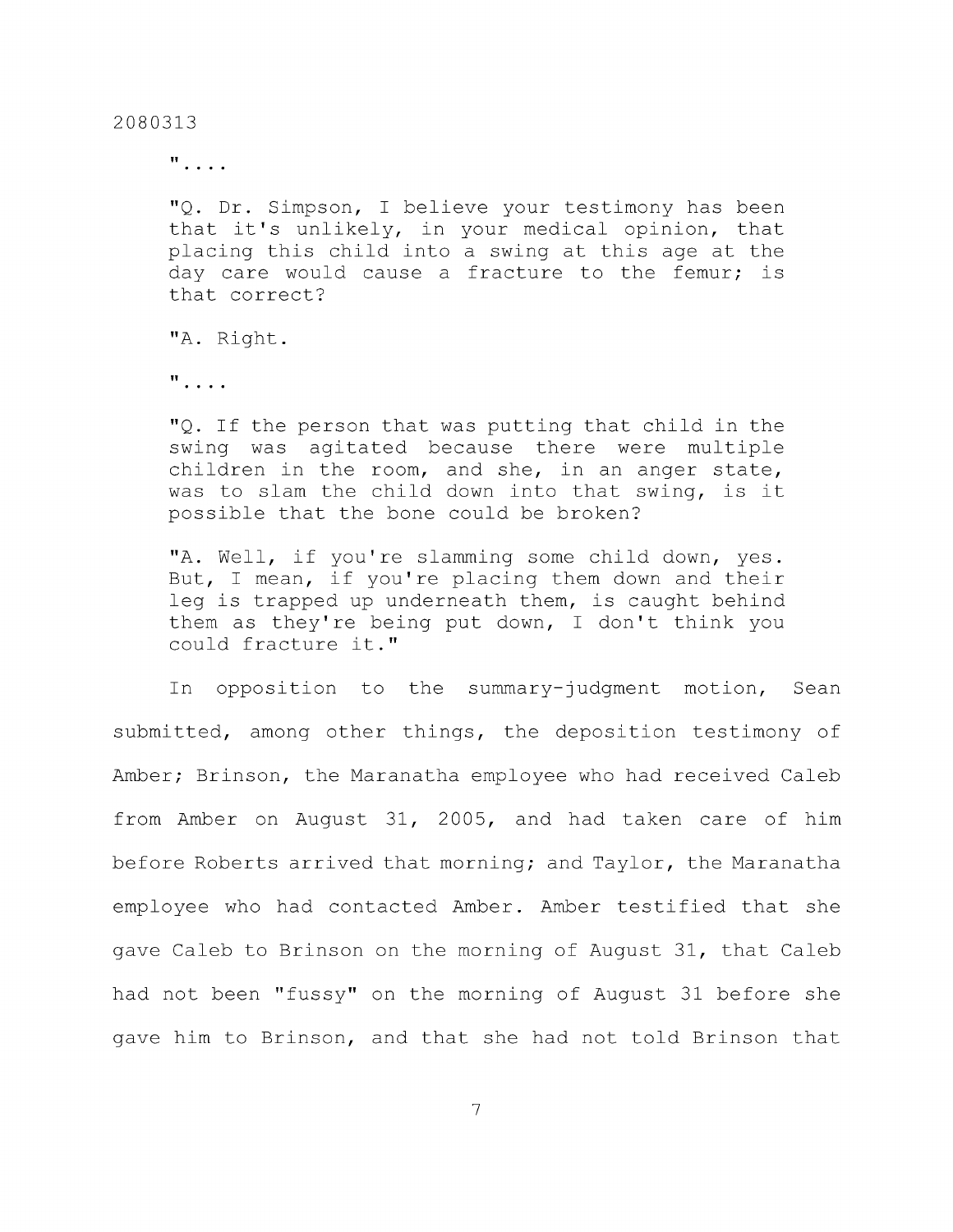Caleb had been "fussy" that morning.

Brinson testified as follows. Amber took Caleb out of his car seat and handed him to Brinson on the morning of August 31, 2005. Amber told Brinson that he had been "a little cranky" that morning and that he had not had his bottle yet. Brinson sat down in the rocking chair and fed Caleb with a bottle of milk for approximately 20 minutes. Caleb did not cry or fuss while he was eating and appeared normal. Brinson then gave Caleb to Roberts.

Taylor testified as follows. On August 31, 2005, the Maranatha day-care facility had a videotaping system designed to record what happened in the day-care facility. The videotaping system was functional on August 31, but no videotape of what happened in the day-care facility that day exists because she forgot to put a videotape in the recorder that day. She has never forgotten to put a videotape in the recorder on any other occasion.

In pertinent part, Sean's brief in opposition to Maranatha's summary-judgment motion stated:

"Maranatha also relies heavily on the testimony of Dr. Ramsey and Dr. Simpson as evidence for why it should be granted summary judgment in the case. The problem with the testimony given by the doctors is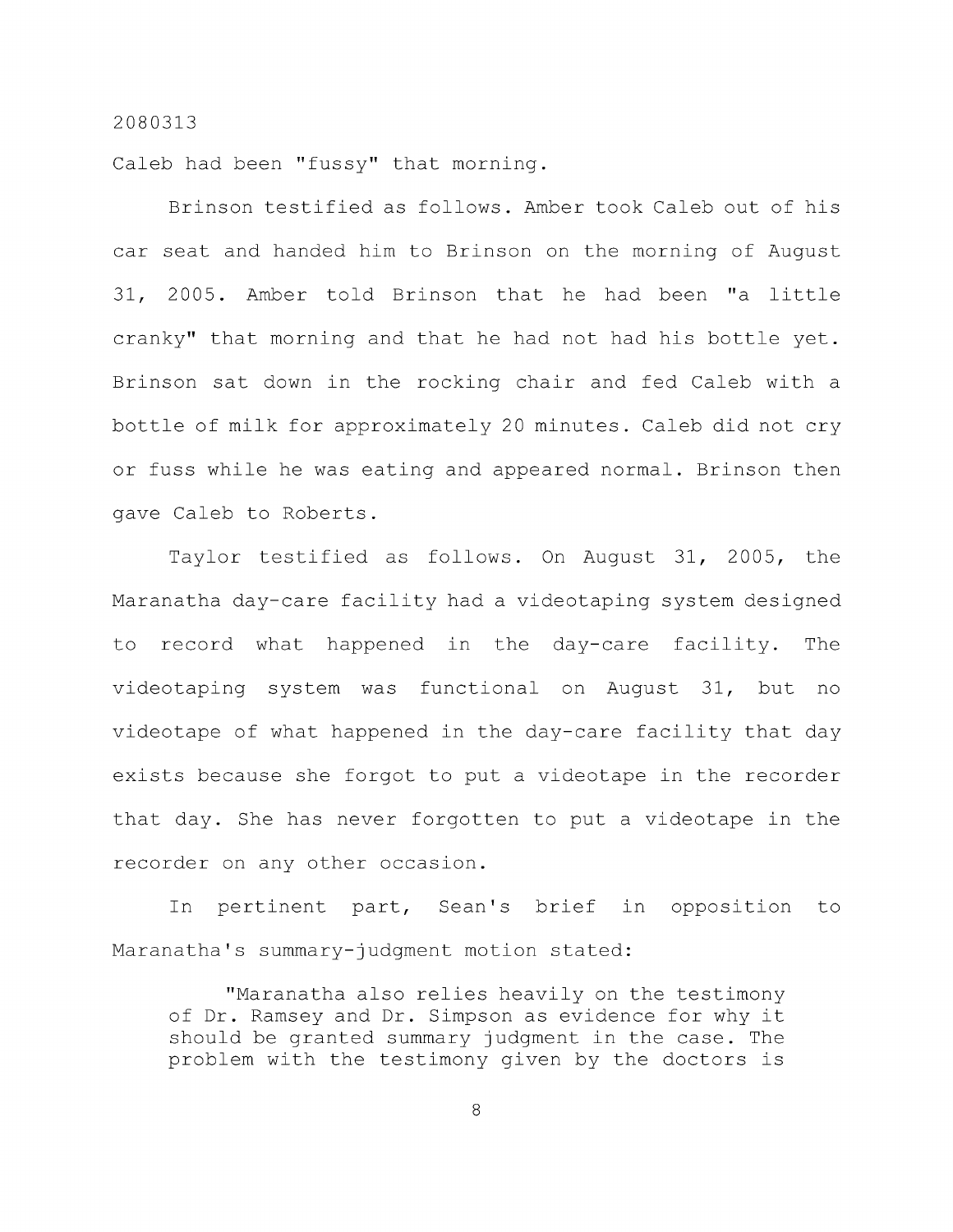that other than the condition of Caleb after the injury occurred, their testimony is completely speculative and hypothetical. Both doctors testified that it was medically impossible to determine how or when the right femur fracture occurred, but this revelation does nothing to relieve Maranatha of responsibility for Caleb's well-being while he was in their care. This only illustrates that Caleb could very well have experienced the broken leg while in Maranatha's care, and other evidence regarding Caleb's demeanor on the day the injury occurred is necessary to determine fault.

"Proof of negligence requires establishment of breach of duty flowing from defendant to plaintiff which proximately causes damage to plaintiff. Thompson v. Lee, 439 So. 2d 113 (Ala. 1983) . Mr. and Mrs. Silbernagel entrusted Maranatha with the care of their child, Maranatha breached their duty, and the facts of this case indicate that some traumatic event occurred to Caleb that caused his broken leg. Causal connection between injury and negligence, with negligence as proximate cause of injury must appear to warrant recovery. International Harvester Co. V. Williams, [222 Ala. 589,] 133 So. 270 (Ala. 1931) . Since the surveillance tape was conveniently not in the recorder on the day the injury occurred, and Caleb cannot speak about the matter because of his age, it becomes difficult to make sense of what happened to Caleb. However, it is clear that some injury occurred to Caleb while he was in Maranatha's care.

"Proximate cause of an injury is an act or omission that in a natural and continuous sequence of events, unbroken by any new and independent cause, produces an injury or harm, and without which the injury would not have occurred. Morguson v. 3M Co., 857 So. 2d 796 (Ala. 2003) In short, all evidence gathered in this case illustrates that Caleb was acting normal for any given day when he was placed in Maranatha's care, the mother of Caleb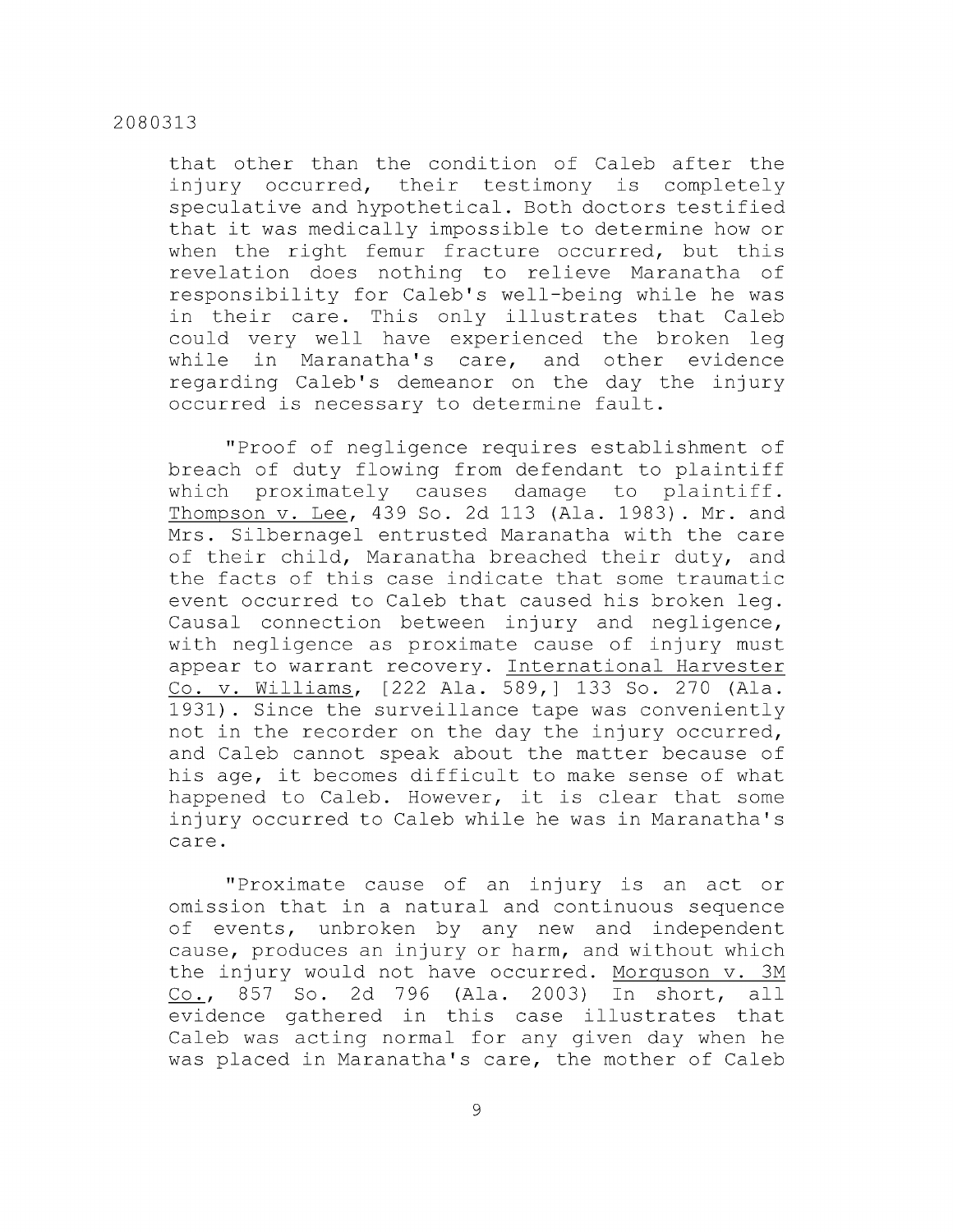had no cause for concern when she left him at the daycare facility, and the Maranatha daycare workers had no reason for alarm when he was handed to them. Due to the negligence of Maranatha employees during the first few hours of Caleb's stay at the daycare, something happened to Caleb of such magnitude that it caused the femur bone of his right leg to break. There are numerous fact questions that should be determined by a jury."

Following a hearing, the trial court entered an order granting Maranatha's summary-judgment motion. The order stated:

"The Court is of the opinion that this case is deficient with respect to causation. The child's doctors testified that it is unlikely that the spiral fracture was caused by placing the child in the swing improperly. There is no evidence to rebut this proximate cause issue. Therefore, summary judgment is granted in favor of Defendant and against Plaintiff."

Sean timely filed a Rule 59(e), Ala. R. Civ. P., motion to alter, amend, or vacate the summary judgment, which the trial court denied. Sean then timely appealed to this court. Because we lacked jurisdiction, we transferred the appeal to the supreme court, which transferred the appeal to this court pursuant to § 12-2-7(6), Ala. Code 1975.

"'We review a summary judgment de novo.' Potter v. First Real Estate Co., 844 So. 2d 540, 545 (Ala. 2002) (citation omitted). 'Summary judgment is appropriate only when "there is no genuine issue as to any material fact and ... the moving party is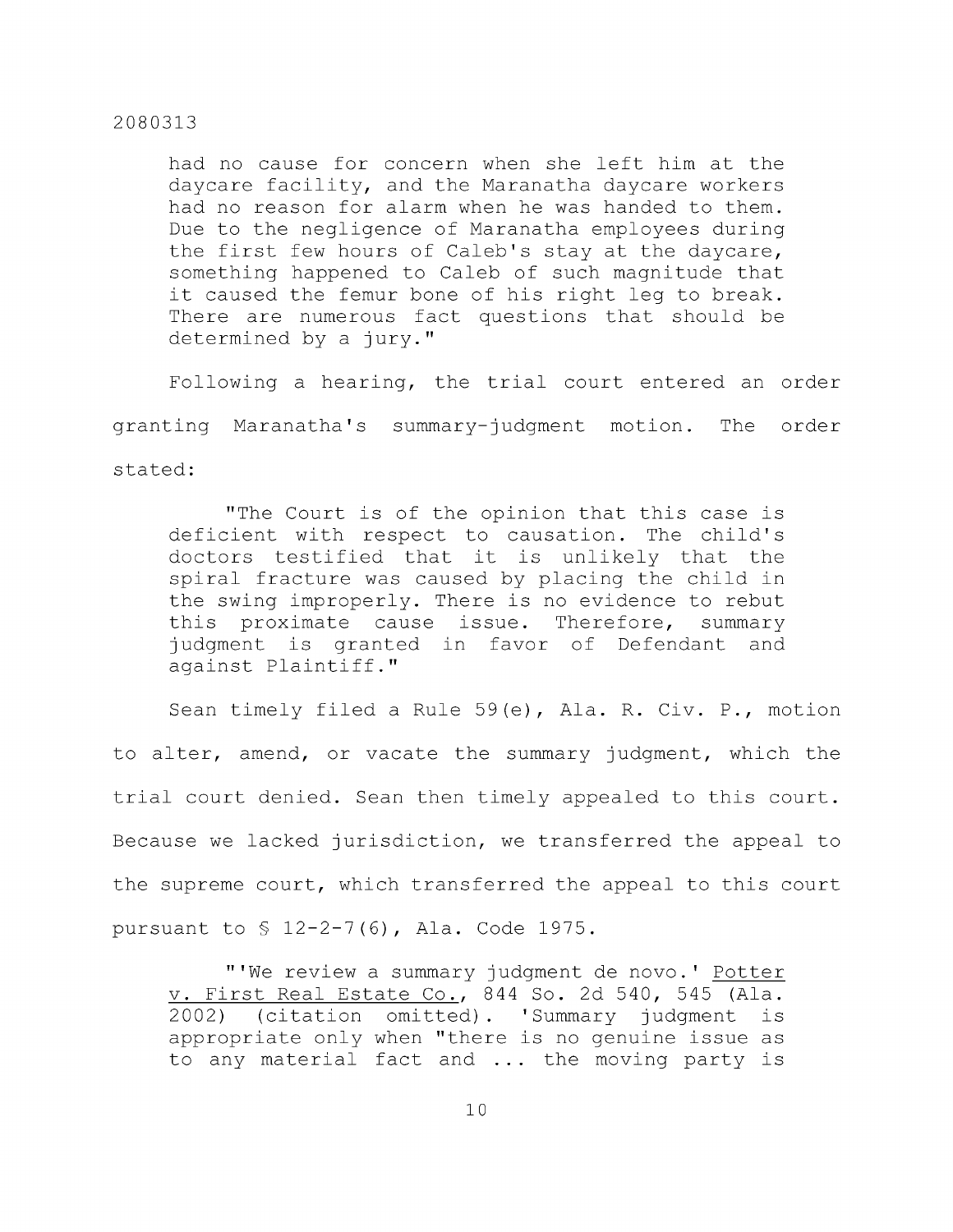entitled to a judgment as a matter of law."' Ex parte Rizk, 791 So. 2d 911, 912 (Ala. 2000) (citations omitted).

"'In determining whether the nonmovant has created a genuine issue of material fact, we apply the "substantial-evidence rule" -evidence, to create a genuine issue of material fact, must be "substantial." § 12- 21-12 (a), Ala. Code 1975. "Substantial evidence" is defined as "evidence of such weight and quality that fair-minded persons in the exercise of impartial judgment can reasonably infer the existence of the fact sought to be proved." West v. Founders Life Assurance Co. of Florida, 547 So. 2d 870, 871 (Ala. 1989).'

"Callens v. Jefferson County Nursing Home, 769 So. 2d 273, 278-79 (Ala. 2000) (footnote omitted). In deciding a motion for a summary judgment, or in reviewing a summary judgment, the court must accept the tendencies of the evidence most favorable to the nonmoving party and must resolve all reasonable factual doubts in favor of the nonmoving party. Bruce V. Cole, 854 So. 2d 47 (Ala. 2003), and Pitney Bowes, Inc. v. Berney Office Solutions, 823 So. 2d 659 (Ala. 2001) . See Ex parte Helms, 873 So. 2d 1139 (Ala. 2003), and Willis v. Parker, 814 So. 2d 857 (Ala. 2001)."

Hollis V. City of Brighton, 885 So. 2d 135, 140 (Ala. 2004) .

Sean argues that the trial court erred in granting Maranatha's summary-judgment motion because, he says, a genuine issue of material fact existed with respect to proximate cause because, he says, the evidence established that Caleb was acting normally when he arrived at the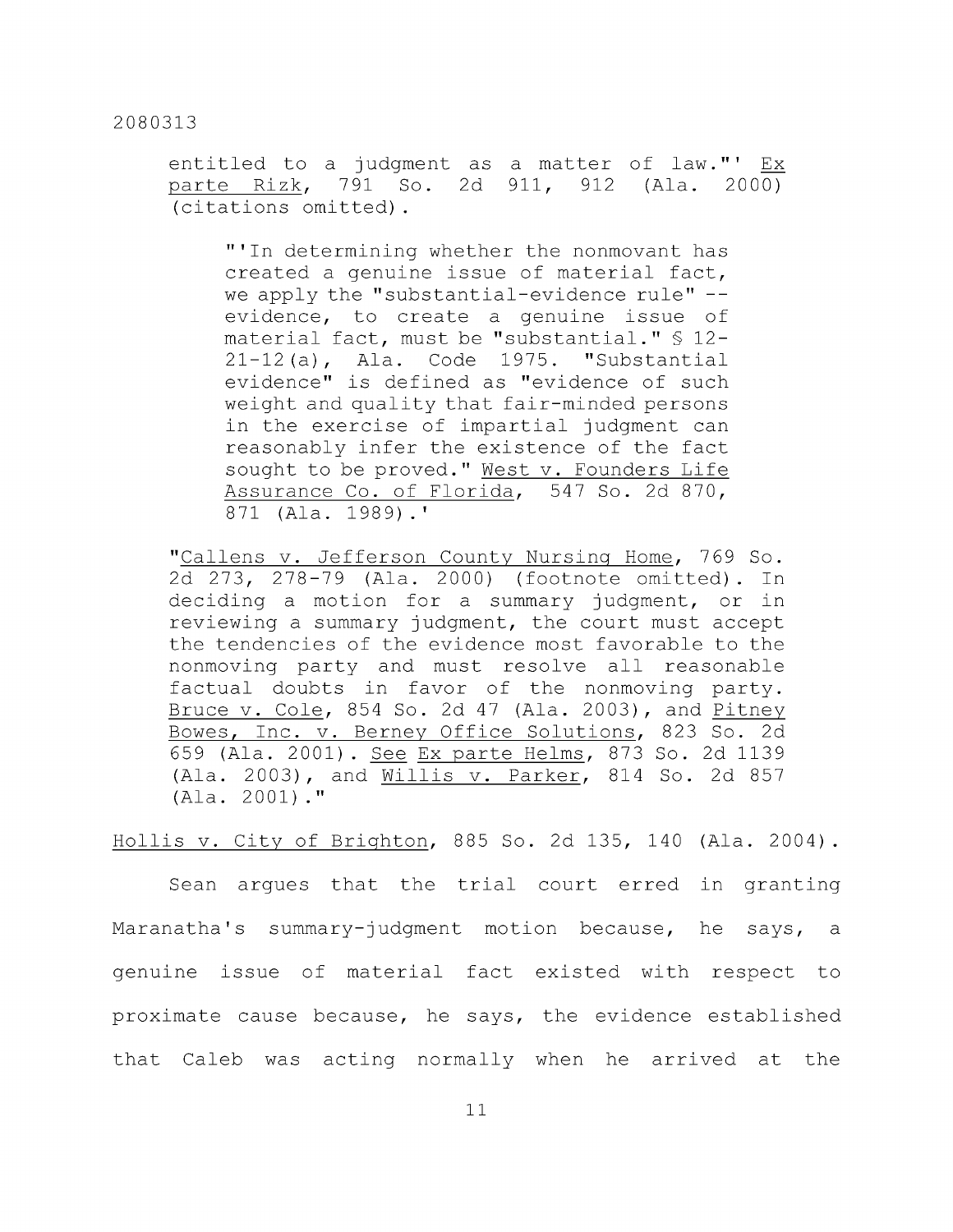Maranatha day-care facility, that he began exhibiting signs of distress while he was at the Maranatha day-care facility, and that, therefore, his femur must have been broken as a result of something the Maranatha employees did while he was in their care.

Maranatha submitted evidence indicating that three of the four Maranatha employees who took care of Caleb on August 31,  $2005$  -- Brinson, Tina, and Taylor -- did not breach the duty of care they owed Caleb. With respect to Roberts, Maranatha submitted evidence that, when viewed in the light most favorable to Sean, see Ex parte Patel, 988 So. 2d 957, 959 (Ala. 2007) ("To determine whether the evidence creates a genuine issue of material fact, ' [the appellate court] must review the record in the light most favorable to the nonmoving party and must resolve all reasonable doubts against the movant.' Ex parte Steadman, 812 So. 2d 290, 293 (Ala. 2001) (citing Pryor v. Brown & Root USA, Inc., 674 So. 2d 45, 47 (Ala. 1995))."), indicated that she breached the duty of care she owed Caleb by placing him in the swing with his right leg behind his left leg; however, Maranatha submitted the testimony of Dr. Simpson, which, even viewed in the light most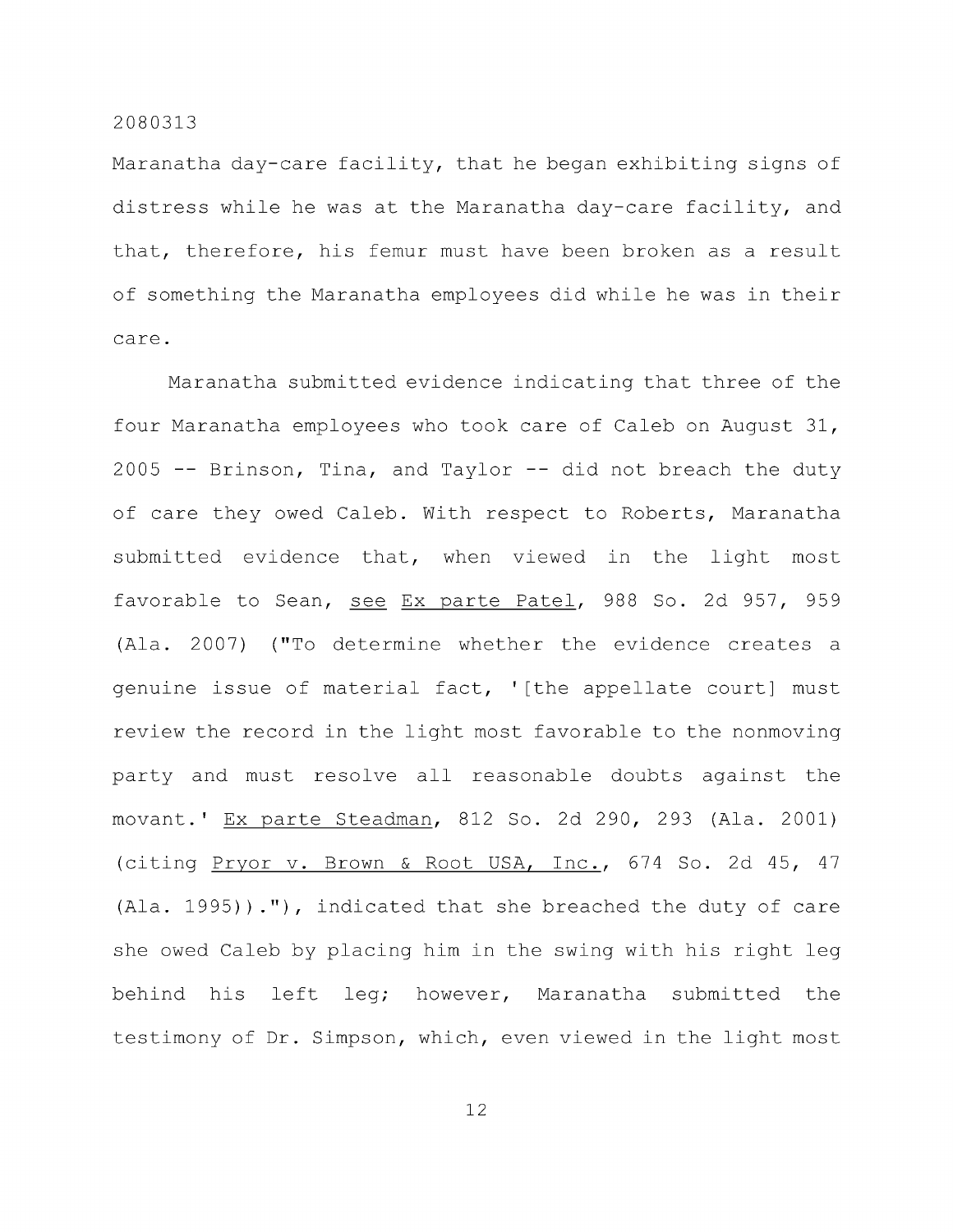favorable to Sean, negated the existence of a causal connection between Roberts's breach of care and Caleb's fractured femur. Consequently, the burden shifted to Sean to submit evidence indicating that one of the Maranatha employees breached a duty of care that proximately caused Caleb's fractured femur. See, e.g., Harris v. Health Care Auth. of Huntsville, 6 So. 3d 468, 472 (Ala. 2008) ("'If the movant meets this initial burden [of establishing that there is no genuine issue of material fact and that the movant is entitled to a judgment as a matter of law], the burden then shifts to the nonmovant to present "substantial evidence" of a genuine issue of material fact.'" (quoting McCutchen Co. v. Media Gen., Inc., 988 So. 2d 998, 1001 (Ala. 2008)).

Sean attempted to meet his burden by submitting evidence that, when viewed in the light most favorable to Sean, indicated that Caleb was acting normally when he arrived at the Maranatha day-care facility and that he began showing signs of distress after he arrived at the Maranatha day-care facility. Sean argued that this evidence indicated that "[d]ue to the negligence of Maranatha employees during the first few hours of Caleb's stay at the daycare, something happened to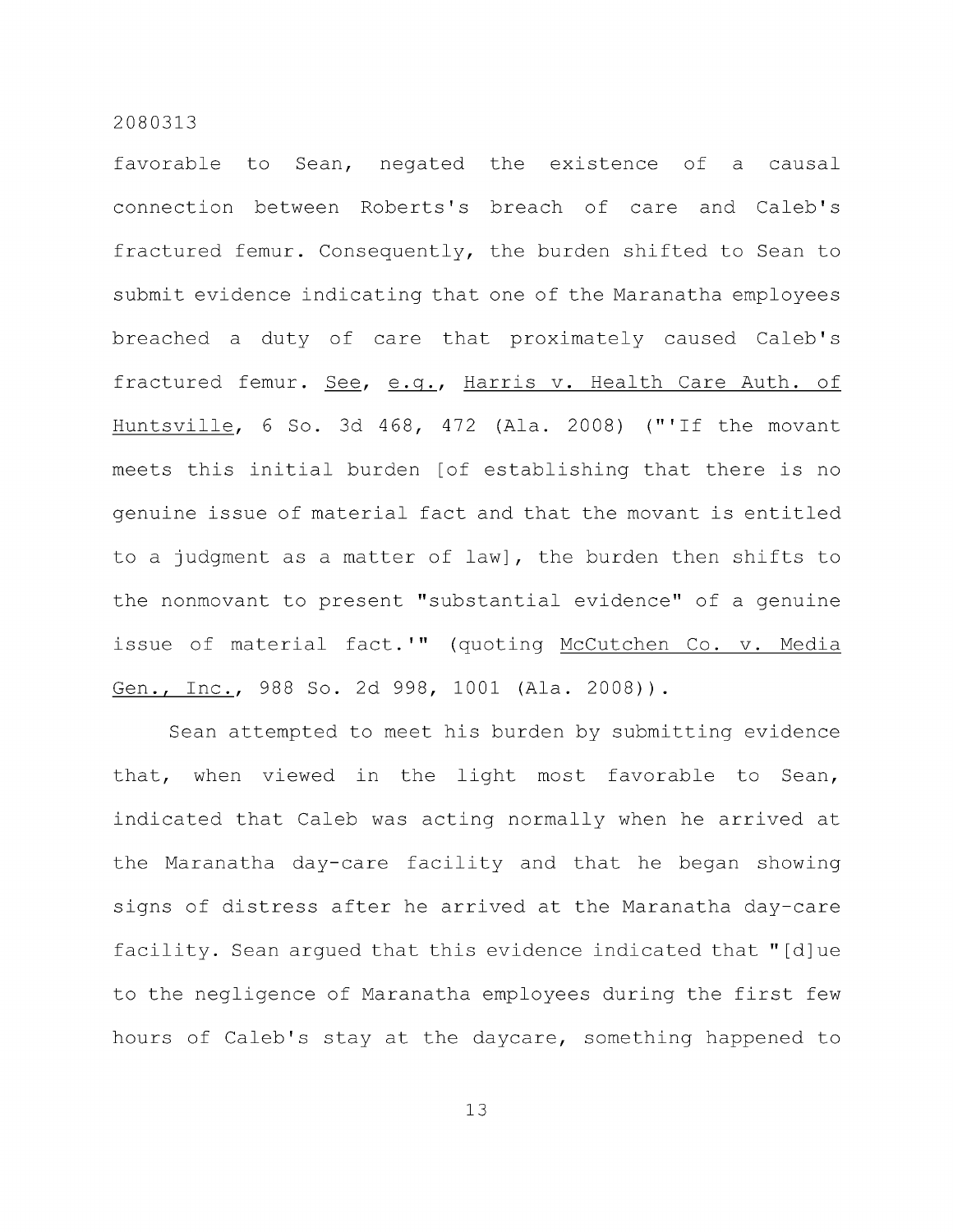Caleb of such magnitude that it caused the femur bone of his right leg to break."

In effect, Sean was arguing that a breach of the duty of care by Maranatha's employees and proximate cause could be inferred despite the absence of direct evidence establishing the breach and proximate cause. In certain circumstances, the doctrine of res ipsa loquitur allows an inference that the defendant breached the duty of care in the absence of direct evidence of the breach. See Kmart Corp. v. Bassett, 769 So. 2d 282, 286 (Ala. 2000) . In Kmart Corp. v. Bassett, the Alabama Supreme Court explained:

"The res ipsa loquitur doctrine allows 'an inference of negligence where there is no direct evidence of negligence.' Ex parte Crabtree Industrial Waste, Inc., 728 So. 2d 155, 156 (Ala. 1998) . For the doctrine to apply, a plaintiff must show that:

"' (1) the defendant ... had full management and control of the instrumentality which caused the injury; (2) the circumstances [are] such that according to common knowledge and the experience of mankind the accident could not have happened if those having control of the [instrumentality] had not been negligent; [and] (3) the plaintiff's injury ... resulted from the accident.'

"Crabtree Industrial Waste, 728 So. 2d at 156 (quoting Alabama Power Co. v. Berry, 254 Ala. 228,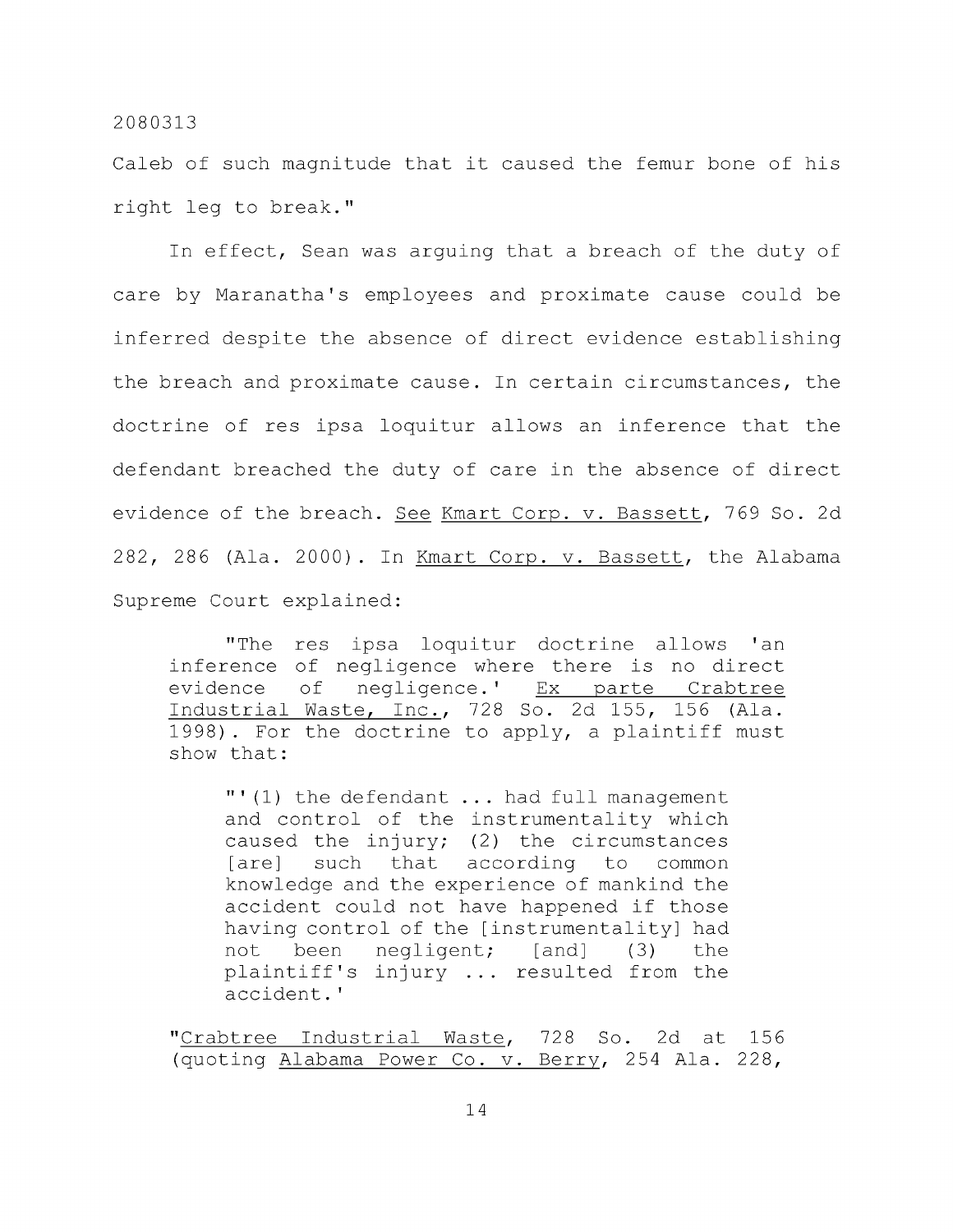236, 48 So. 2d 231, 238 (1950), and citing Ward v. Forrester Day Care, Inc., 547 So. 2d 410, 411 (Ala. 1989), and Khirieh v. State Farm Mut. Auto. Ins. Co., 594 So. 2d 1220, 1223 (Ala. 1992)). However, ' [i]f one can reasonably conclude that the accident could have happened without any negligence on the part of the defendant[], then the res ipsa loquitur presumption does not apply.' Crabtree Industrial Waste, Inc., 728 So. 2d at 158."

769 So. 2d at 286.

However, we cannot consider the issue whether the doctrine of res ipsa loquitur applies to the facts of the case now before us because Sean did not argue to the trial court that res ipsa loquitur applies. See Ex parte Ryals, 773 So. 2d 1011, 1013 (Ala. 2000) ("[T]he appellate court can consider an argument against the validity of a summary judgment only to the extent that the record on appeal contains material from the trial court record presenting that argument to the trial court before or at the time of submission of the motion for summary judgment." (emphasis omitted)).

Given the nonexistence of direct evidence indicating that a Maranatha employee committed a breach of the duty of care that proximately caused the fracture of Caleb's femur and given the unavailability of the doctrine of res ipsa loquitur due to Sean's failure to argue to the trial court that that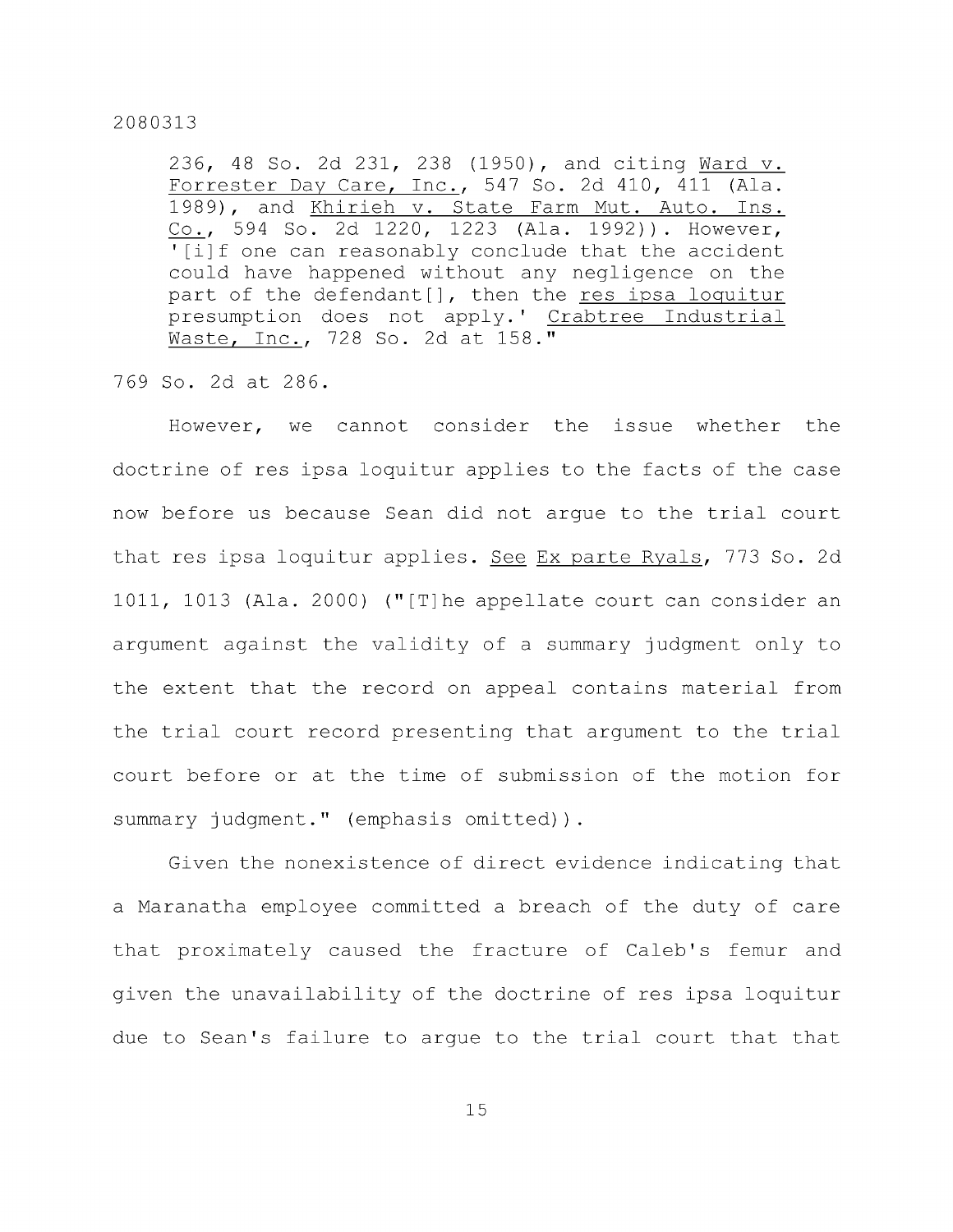doctrine applies, we cannot hold that the trial court erred in concluding that Sean failed to meet his burden of submitting evidence indicating that a Maranatha employee's breach of the duty of care proximately caused the fracture of Caleb's femur. Therefore, we affirm the summary judgment in favor of Maranatha.

#### AFFIRMED.

Thompson, P.J., and Pittman and Thomas, JJ., concur.

Moore, J., concurs in part and dissents in part, with writing.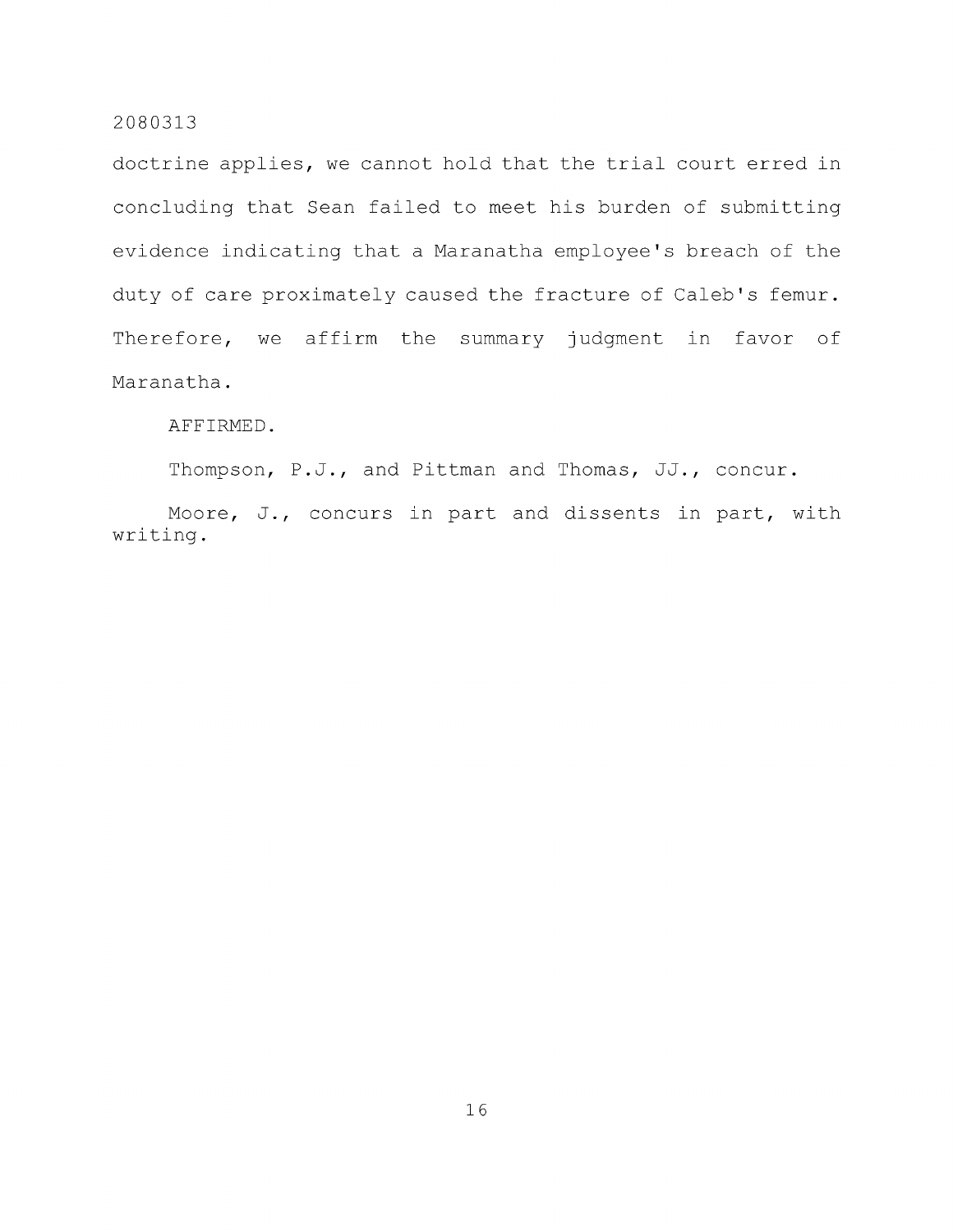MOORE, Judge, concurring in part and dissenting in part.

I respectfully dissent from the majority's decision to affirm the trial court's judgment in favor of Maranatha Baptist Church, Inc., with regard to the negligence claim.

The majority declines to consider the issue whether the doctrine of res ipsa loquitur applies to the facts of the present case because, it concludes, Sean Silbernagel, as Caleb Silbernagel's father and next friend, did not argue to the trial court that res ipsa loquitur applies. I disagree.

"Res ipsa loquitur means literally 'the thing speaks for itself.' It allows one, under certain circumstances to infer negligence from the surrounding facts, in instances where the precise and exact cause of an injury is unknown or unknowable." Khirieh v. State Farm Mut. Auto. Ins. Co., 594 So. 2d 1220, 1223 (Ala. 1992) . As noted by the majority, Sean stated in his brief in opposition to Maranatha's summaryjudgment motion that "it is clear that some injury occurred to Caleb while he was in Maranatha's care" and that,

"[i]n short, all evidence gathered in this case illustrates that Caleb was acting normal for any given day when he was placed in Maranatha's care, the mother of Caleb had no cause for concern when she left him at the daycare facility, and the Maranatha daycare workers had no reason for alarm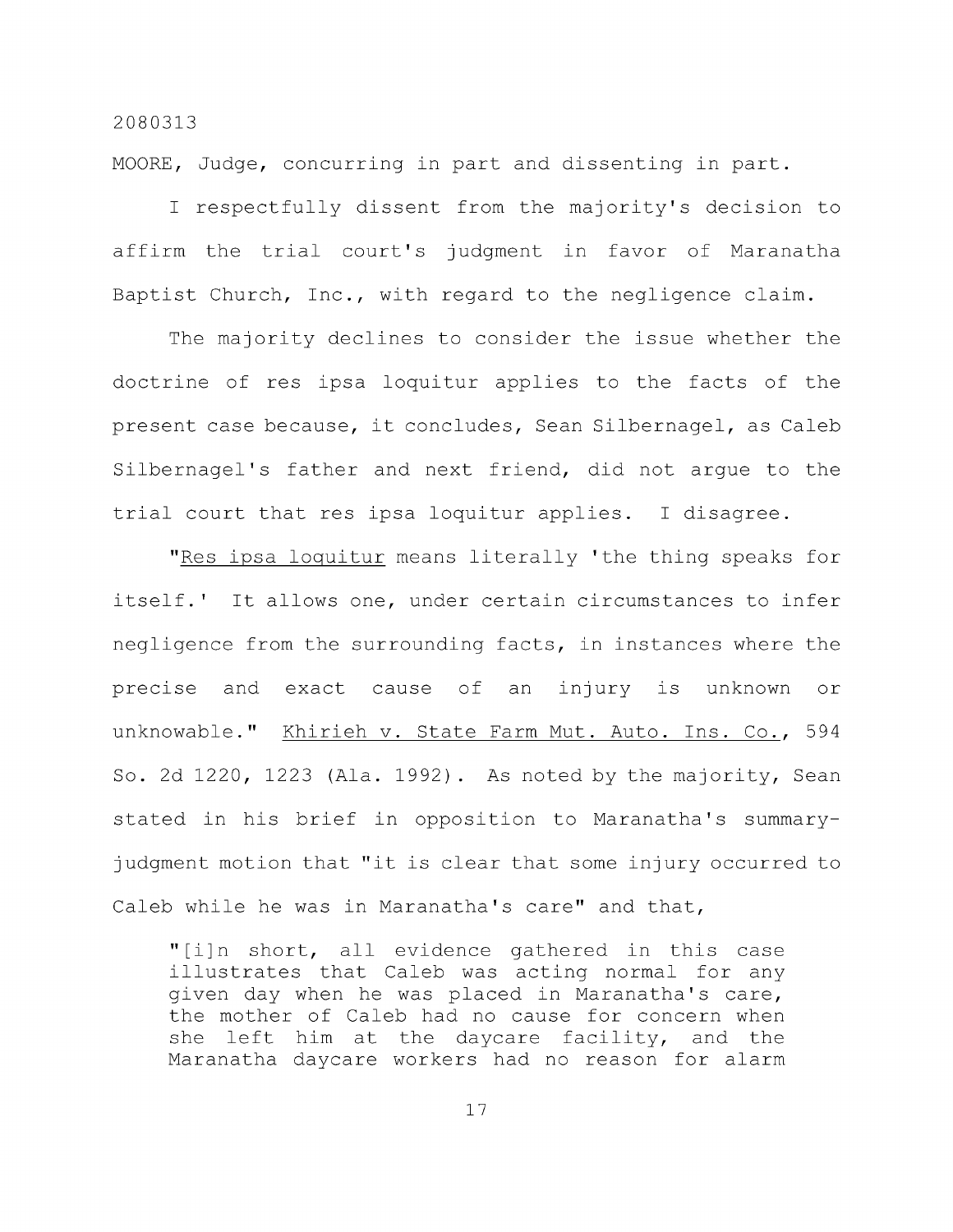when he was handed to them. Due to the negligence of Maranatha employees during the first few hours of Caleb's stay at the daycare, something happened to Caleb of such magnitude that it caused the femur bone of his right leg to break. There are numerous fact questions that should be determined by a jury."

(Emphasis added.) Thus, Sean argued to the trial court that something happened while Caleb was at the Maranatha day-care facility to cause his injury; in other words, Sean argued that the facts of the present case implied negligence on the part of the day-care facility. That argument encompasses the very essence of the doctrine of res ipsa loquitur.

The doctrine of res ipsa loquitur is not a separate cause of action. See 57B Am. Jur. 2d Negligence § 1176 (2004) ("the doctrine of res ipsa loquitur is merely an evidentiary or procedural rule, and not a rule of substantive law, and thus it does not create or constitute an independent or separate ground of liability" (footnotes omitted)). Rather, as observed by the majority, "[t]he res ipsa loquitur doctrine allows 'an inference of negligence where there is no direct evidence of negligence.'" Kmart Corp. v. Bassett, 769 So. 2d 282, 286 (Ala. 2000) (quoting Ex parte Crabtree Indus. Waste, Inc., 728 So. 2d 155, 156 (Ala. 1998)). Thus, the doctrine of res ipsa loquitur is raised by the negligence claim and by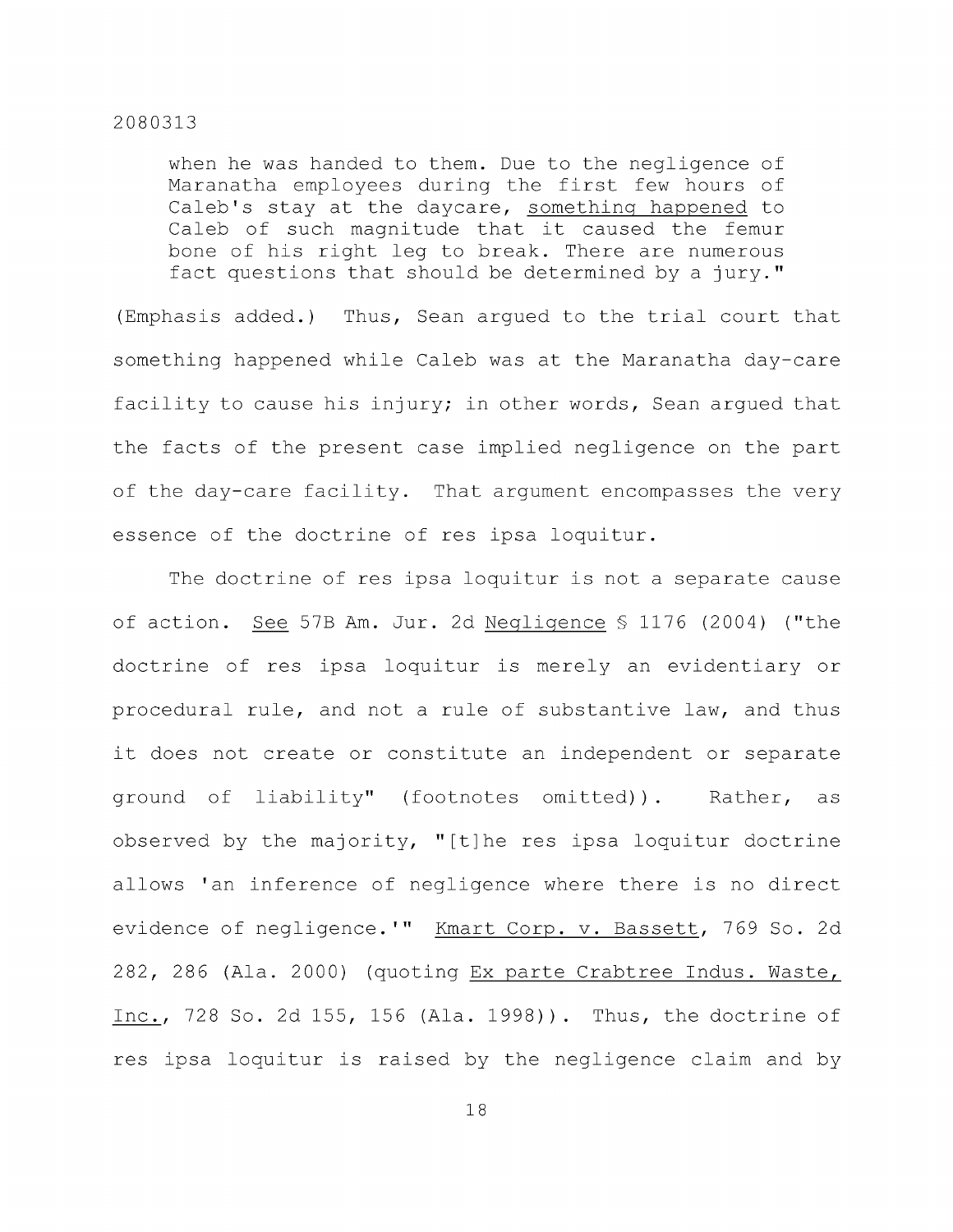Sean's argument that, based on the facts of the case, "something happened" to Caleb while he was left in the care of Maranatha. Although Sean did not identify the doctrine of res ipsa loquitur by name, trial judges are presumed to know and follow the law. See Ex parte Atchley, 936 So. 2d 513, 516 (Ala. 2006). I conclude, therefore, that Sean made the necessary arguments to the trial court to invoke the doctrine of res ipsa loquitur.

In Ward v. Forrester Day Care, 547 So. 2d 410 (Ala. 1989), the Alabama Supreme Court applied the doctrine of res ipsa loquitur to an injury that allegedly occurred to a young child while he was in a day-care center. 547 So. 2d at 410. In Ward, an 11-week-old child was left at a day-care center, and, when his parents returned to pick him up that afternoon, he screamed when he was lifted out of his chair. 547 So. 2d at 410. The next day, the child returned to the day-care center; when the child was taken home that day, his parents noticed swelling on the child's right wrist, and the child was later diagnosed with a broken arm. Id. at 411. The parents testified that the child had not been injured while under their care, and the employees of the day-care center testified

l: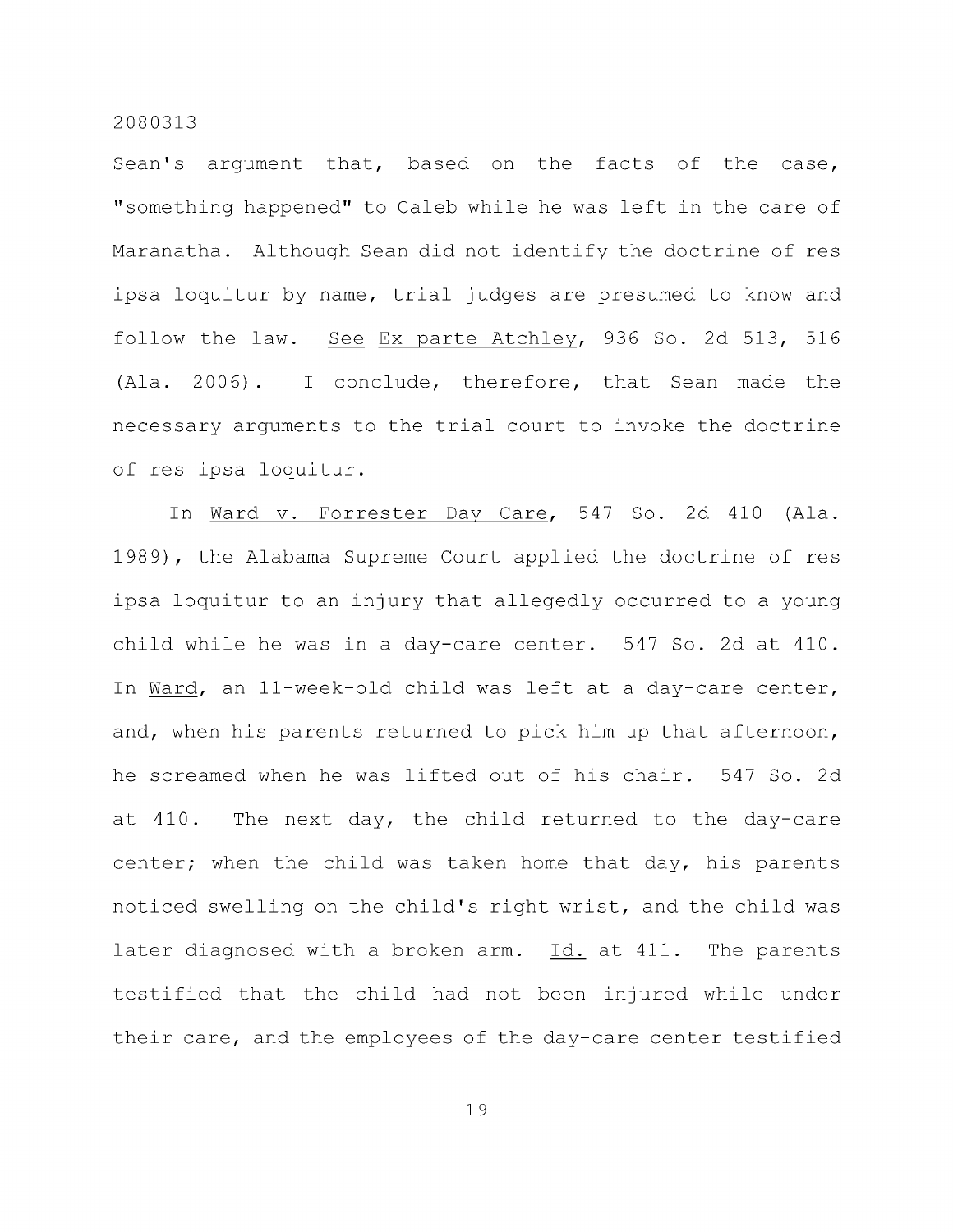that the child had not been injured while at the day-care center. Id. The Alabama Supreme Court concluded that the doctrine of res ipsa loquitor could be applied in Ward and, therefore, that the trial court had erred in entering a summary judgment for the day-care center. Id. at 415.

Similarly, in the present case, viewing the evidence in a light most favorable to Sean, see Casey v. McConnell, 975 So. 2d 384, 388 (Ala. Civ. App. 2007), according to Caleb's mother's testimony, Caleb did not cry or fuss on the morning of his injury before he was left at the Maranatha day-care facility. Courtney Roberts, who worked at the day-care facility, discovered that Caleb's right leg was behind his left leg when she lifted him out of a swing. According to Dr. James Simpson, if a child is forced into a swing with one leg trapped underneath him or her, it could possibly cause a broken bone, although he would find it unlikely. Caleb, who was three months old at the time of the injury, was, like the child in Ward, a child of tender years, and he could neither take care of himself nor testify as to how he was injured. Based on the evidence presented, like in Ward, a jury could infer under the doctrine of res ipsa loquitur that Caleb's